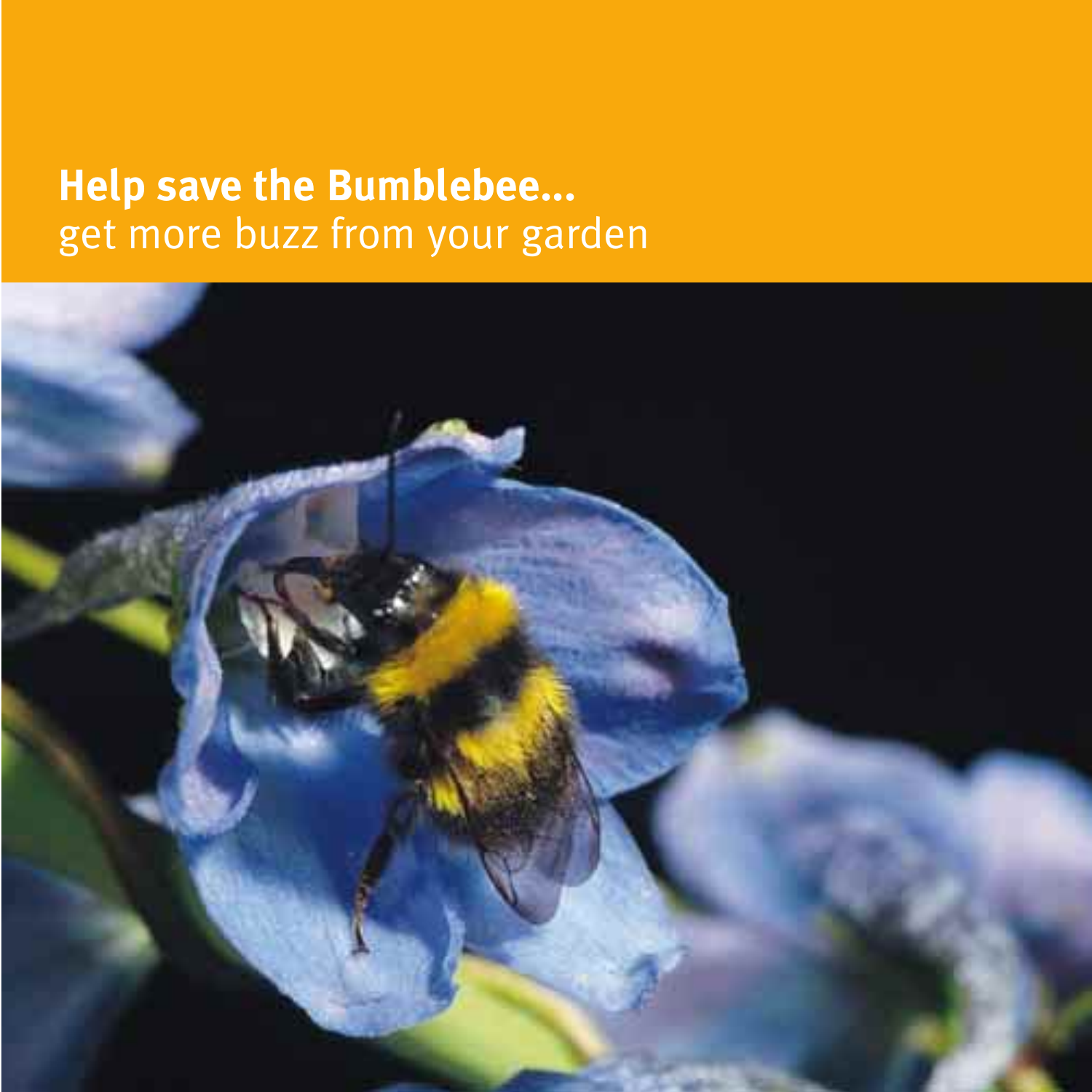Over the past seventy years, many kinds of bumblebees have become increasingly scarce; and two species have become extinct. Those species which have remained commonplace have been able to use gardens to provide part of their habitat.

However, we cannot afford to leave the continued existence of these attractive and harmless insects to chance. By growing suitable plants and providing a haven for bumblebees in our gardens we can help safeguard future populations.

> Bumblebees are not aggressive and do not sting unless they feel threatened, such as by being handled roughly or accidentally caught underfoot or in clothing. When first accosted they are more likely to roll over on their backs and wave their legs at you. Unlike social wasps and honey bees who have a thousand or more workers, a bumblebee colony only has one or two hundred. There simply aren't enough spare workers to waste resources attacking potential threats; they will leave humans alone. The nests only last for one year and will not be used again.

# **MAKE YOURS A BETTER GARDEN FOR BUMBLEBEES**

- **>** These attractive, harmless and friendly insects are a source of interest and enjoyment – especially for children.
- **>** They are vital for the pollination of soft fruits, beans and flowers; and are able to pollinate at lower temperatures than other insects.
- **EX The presence of bumblebees, and** the sound of them working, brings gardens to life.

# **GARDENS ARE AN ESSENTIAL HABITAT FOR SOME BUMBLEBEE SPECIES**

# **They provide:**

- pollen to feed bumblebee young **>**
- nectar to feed the adult bumblebees **>**
- $\rightarrow$  places for bumblebees to nest
- a vital replacement for lost habitat **>**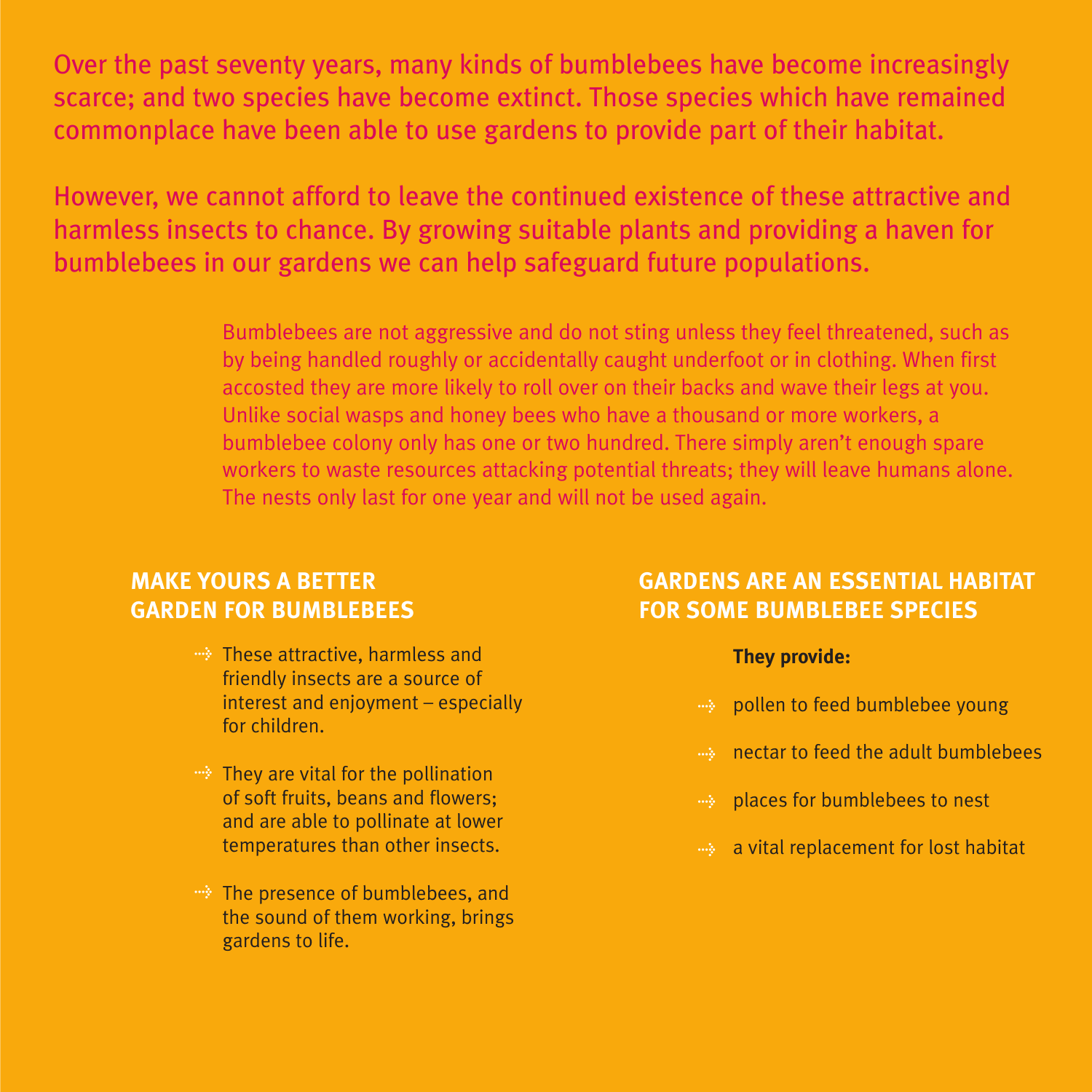

#### **FORAGING**

The queen emerges in the spring, feeds and then gathers pollen and nectar **NEST MAKING** 

The queen finds a suitable cavity and food for herself during bad weather and builds a pollen larder to feed her brood. **NEST DEVELOPMENT**

The brood become workers and gather pollen and nectar to feed the later brood. **QUEENS AND MALES** 

Later in the year females (queens) and leave the nest and mate with queens and males from other nests.

#### **QUEEN HIBERNATES**

The old queen, the workers and the males die in late autumn. The new queens excavate underground

QUEEN HIBERNATES (winter)

# **WHAT DO BUMBLEBEES NEED FROM THE ENVIRONMENT?**

Bumblebee colonies are started anew at the beginning of each season by a single queen, who will have hibernated underground during the winter in a cool undisturbed place. The queen seeks out a suitable location for the new colony. While there may be plenty of potential nest sites - perhaps an abandoned mouse hole or shrew's nest - whether or not the colony survives the first perilous weeks will depend on the quality of the surrounding forage.

The colony needs nectar as a fuel for the adult and pollen for the developing larvae. Bumblebees will fly half a mile or more from the nest to find these, searching for new supplies when the old ones run out. A constant supply of food must always be present in the foraging area during the lifespan of the colony, between April and September.

At the end of its life, the colony produces new males and females and, after mating, the new queens hibernate.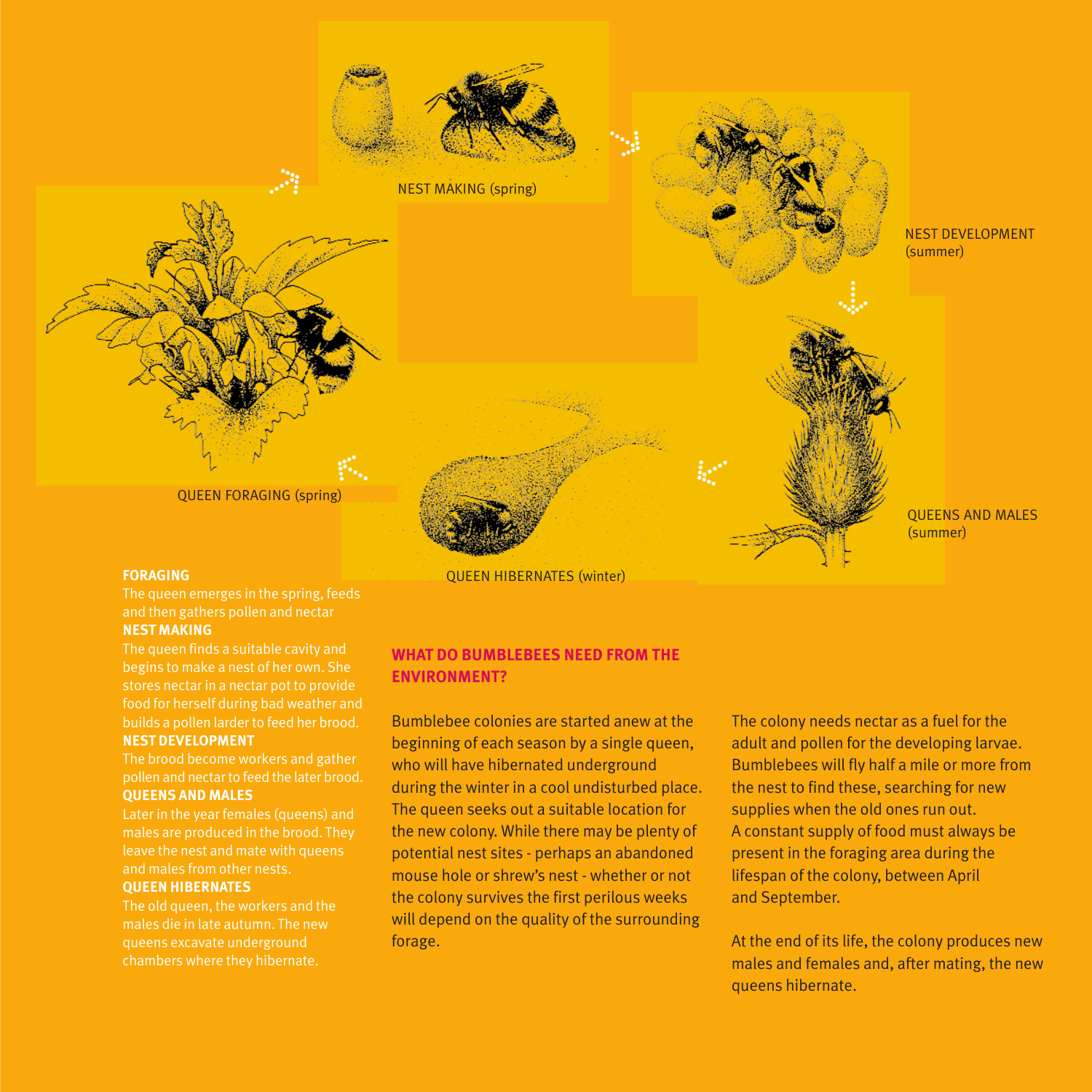

*Bombus pratorum* (male)

#### **PROVIDING FOOD FOR BUMBLEBEES**

Pollen and nectar from many different garden plants are used by bumblebees to feed themselves and their young. To provide the perfect environment for bumblebees in your garden it is important to ensure that the flowering times of suitable plants cover the whole bumblebee season from March to August. The greater the number of suitable flowering plants in your garden, the better it will please bumblebees.

The following table suggests suitable plants and the main flowering times which will help get you started in planning a bumblebee diner! You do not need all of these – but it is a good idea to have a least two kinds of plant for each flowering period. If you notice bumblebees visiting other plants in your garden, you could make a list of these to pass on to your friends. We can't have too many bumblebee diners!

# **PLANTS FOR ALL SEASONS**

*Flowering time* Plant

### **March and April**



*Bombus lapidarius* (female)

#### **May and June**



*Bombus pascuorum* (female)

#### **July and August**



Berberis Bluebell Bugle Flowering Currant **Lungwort** Pussy Willow Rhododendron Rosemary Dead-nettle **Heathers** 

Aquilegia Campanula **Comfrey** Everlasting Pea Geranium Foxglove Honeysuckle Monkshood Rhododendron **Stachys** Thyme

**Cornflower** Delphinium Fuchsia Lavender Rock-rose **Scabious** Sea Holly **Heathers**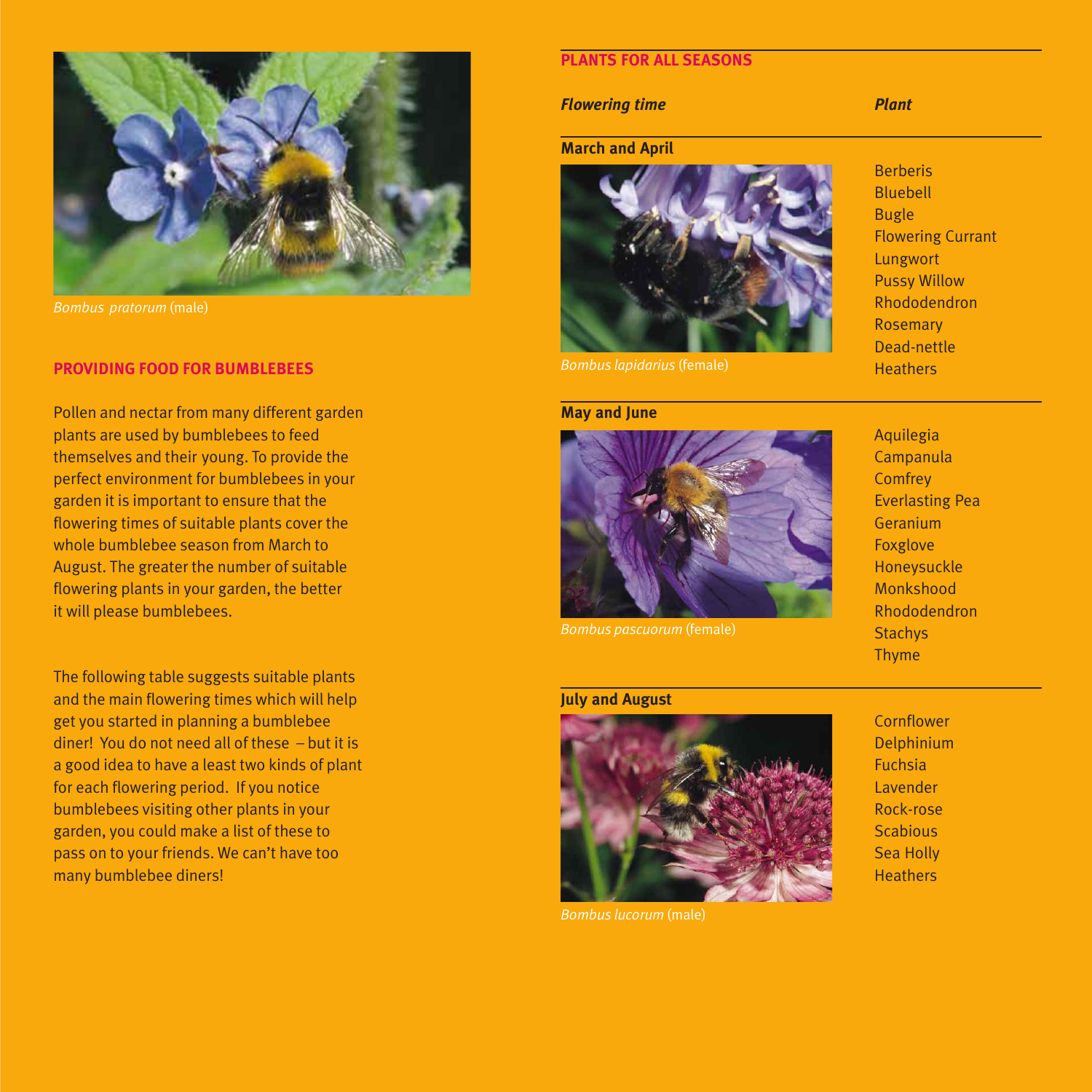







1. *Bombus lucorum* (male) 2. *Bombus pratorum* (female) 3. *Bombus hortorum* (female) 4. *Bombus pascuorum* (female)

cover image: *Bombus hortorum*  (male)

All photographs © Ted Benton